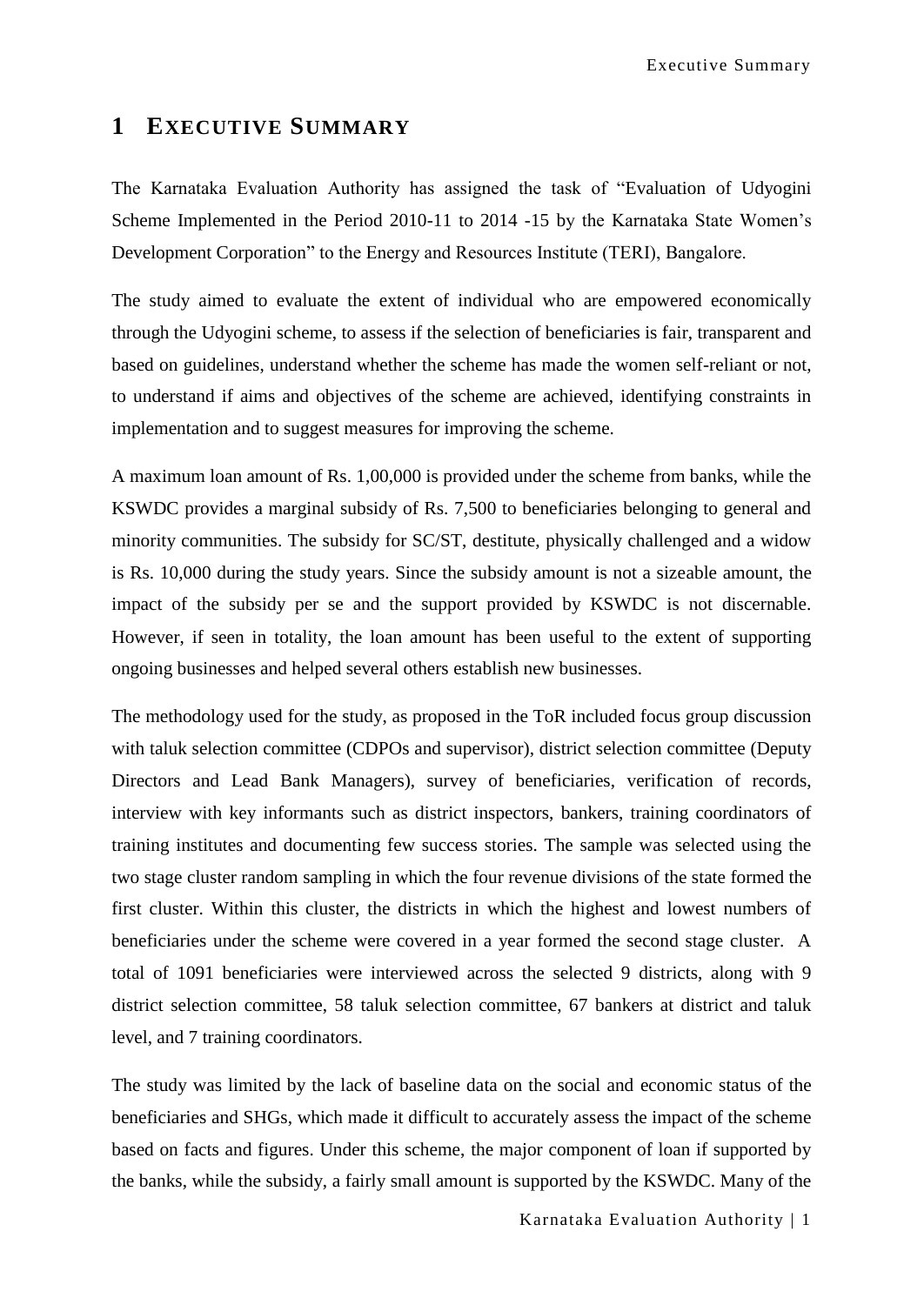beneficiaries are members of Sthree Shakthi SHGs for fairly long period of time, which may influence their articulation of growth and empowerment. It is needless to say that such beneficiaries expressed that they have access to loans in their SHGs. Some beneficiaries have also availed bank loans, which has enhanced the financial resource available to them for productive purposes. At the time of field visits, lack of records for the loans taken limited the understanding on the repayment aspects. These factors made it difficult to bring out the benefits from the Udyogini scheme in isolation per se. The impact is thus understood in the eyes of the perception of the beneficiaries.

An overview of the findings viz-a viz objectives of the scheme are:

*i. To prevent women entrepreneurs from borrowing money at higher rates of interest from money lenders.*

The availability of loan under the scheme has prevented the beneficiaries from borrowing money at higher rates of interest from money lenders (as mentioned by 68% respondents), however, the access to loans through SHGs, hand loans, chit funds cannot be discounted. However, accessing business loans from banks has been made possible through the Udyogini scheme, which will enable the beneficiaries to establish a long standing relationship with the banks for future financial support for their business.

*ii. To empower women by providing loans through Banks and other financial institutions by giving a subsidy from the Corporation to undertake business activities / micro enterprises.*

Economic empowerment increases women's access to economic resources and opportunities including jobs, financial services, property and other productive assets, skills development and market information (OECD). The Udyogini scheme has provided access to financial resources to the beneficiaries, which, has been used to start new business activity or to improve the existing income generation activities of beneficiaries, thus improving the profit from the activities. However, it must be noted that the subsidy component is marginal (maximum of Rs. 10,000 for SC/ST, destitute, physically challenged and widows and Rs. 7,500 for other women, with a maximum loan limit of Rs. 1,00,000), while it is the loan component from the bank that has been substantial.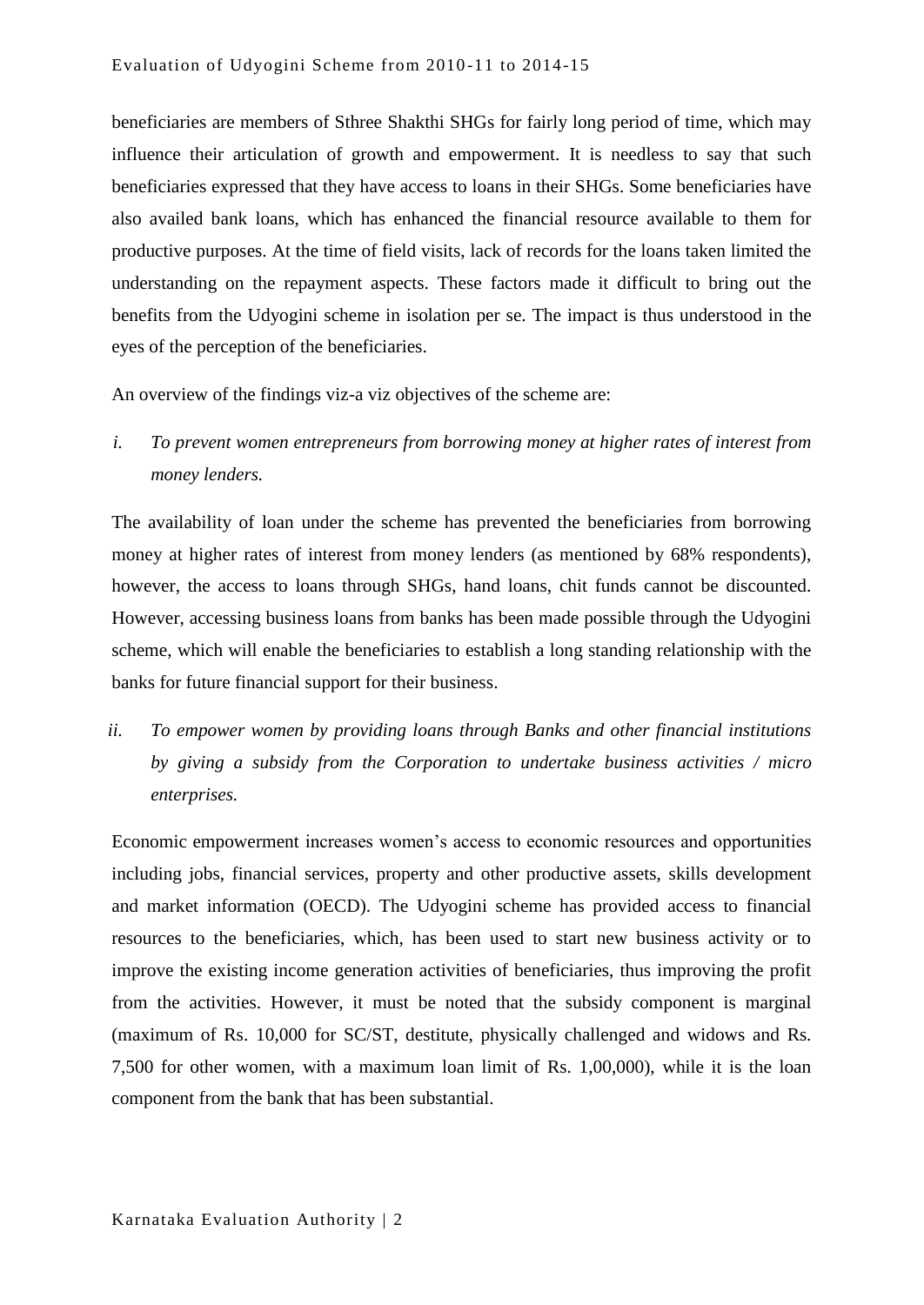*iii. To assist women in gaining self-reliance through self-employment, especially in trade and service sector.*

Udyogini has supported several women to start up new enterprises, thus enabling them to take a step towards self-reliant through self-employment in trade and service sectors. For other entrepreneurs who have utilized Udyogini loans to improve/ expand their business, the scheme has helped strengthen the self-employment activity.

*iv. To have the skill to deal with organizations helping for financial assistance.*

The Udyogini scheme has enabled financial assistance to several women to establish new enterprises. For such beneficiaries, with no previous experience in dealing with financial institutions, interaction with the bank has given them the skill to deal with the bank. Once the entrepreneurs had repaid their loans in time, it has given them the confidence to approach the bank and other financial institutions for financial assistance.

A detailed analysis of the evaluation questions brought out interesting findings which are presented below:

### **Selection of beneficiaries**

*i. Is there a uniform calendar of events followed throughout the State under this scheme with regards to calling of applications, processing them and sanctioning the loan and subsidy amounts? If not, what has been the calendar of events for each district under the scheme for the three years 2012-13 to 2014-15?*

In all FGDs it was found that there is a common calendar of events given by the head office. However, it was not possible to strictly follow the calendar of events due to various practical reasons such as delay in receipt of funds from the Government, inadequate number of applications received, slow processing by banks, non-availability of chairperson (MLA) for selection committee meetings etc.

*ii. Should there be a uniform calendar of events for the State as a whole under this scheme?*

48% TSCs stated the need for uniform calendar of events for the State and 5 out of 9 DSCs felt the same. All bankers opined that a uniform calendar of events where the loan disbursal process is complete by December of every year would be realistic and useful.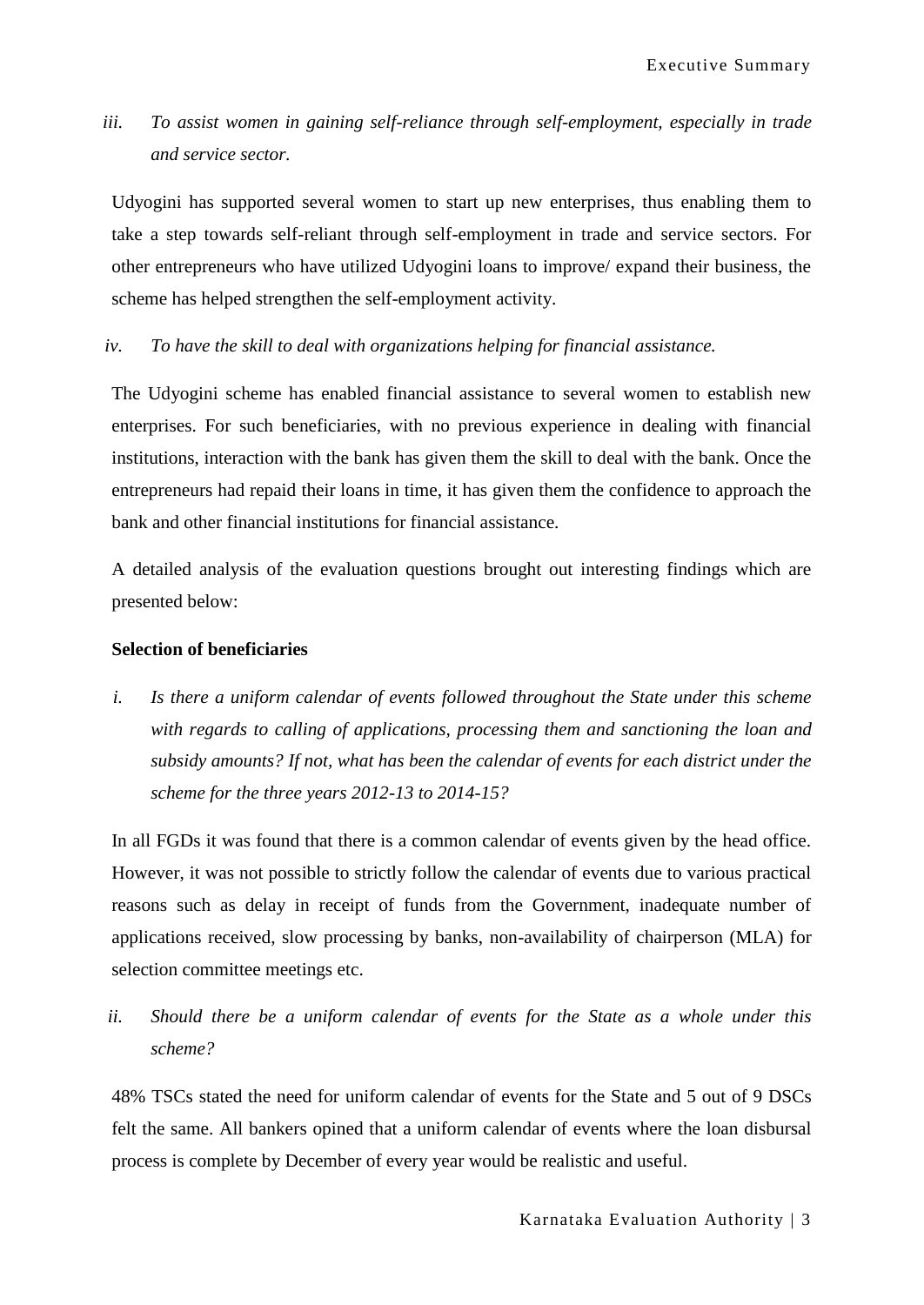*iii. What is the process by which applications are called for from applicants under this scheme? Is the process penetrative enough to reach all the villages and hamlets of the district concerned so that all eligible women come to know of it and apply? If not, what is the methodology suggested by the Consultant Evaluation Organization doing the study to bridge the gap?*

This question was discussed with the TSCs. Applications are called for mostly through advertisement in the newspaper (58) and notice boards (27). Information is also given to the community through Supervisors and Anganwadi teachers (39). Other modes of communication included grama sabhas and mothers" meetings conducted in anganwadis (26). All the TSCs felt this process was penetrative. Social media, advertisement in TV and radio, discussions in SHG meetings, NGOs working for people with disability, destitute and widows, old age homes, pamphlets spread through peers could be adopted to make the process more penetrative.

*iv. Whether there is a basis or documented set of norms under which the District level Selection Committee makes the 3:1 selection of applicants? If indeed there is one in place, what are they? Are they fair, transparent and judicious? If not at all or partly so, what set of norms can be suggested under which the District level Selection Committee can make the 3:1 selection of applicants?*

There is Government order clearly stating the norms under which the DSC makes the 3:1 selection of applicants, which are fair, transparent and judicious. However, discussions with TSCs and DSCs revealed that although the above norms are in place, they are unable to follow the same in some cases due to receipt of inadequate applications, political interference, inadequate applications for establishing new businesses etc. It was observed that some modifications may be incorporated in the scheme guidelines to enable better implementation.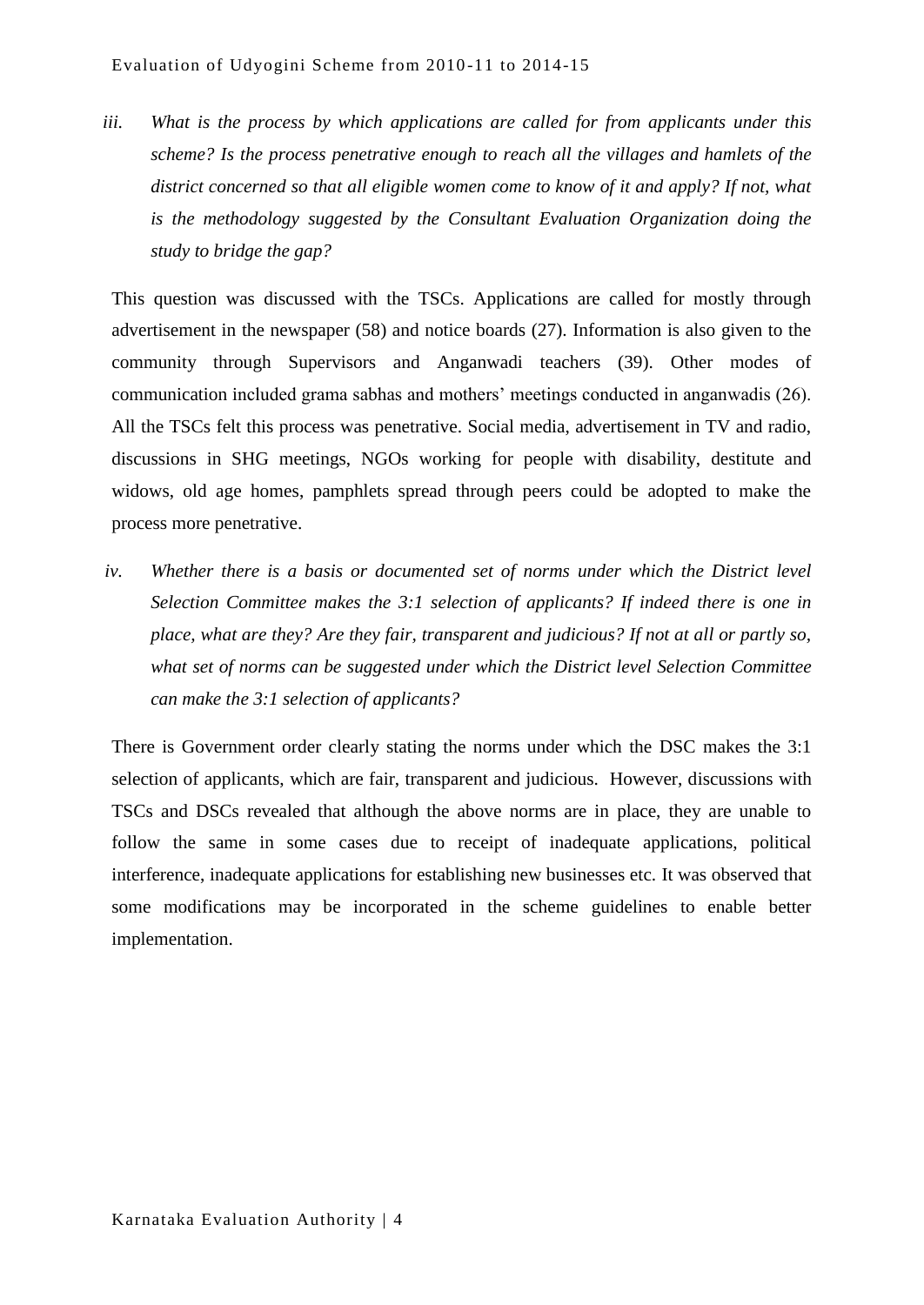*v. Whether there is a basis or documented set of norms under which the bank receiving the applications makes the final selection of applicants (beneficiaries)? If indeed there is one in place, what are they? Are they fair, transparent and judicious? If not at all or partly so, what set of norms can be suggested under which the bank can make the final selection of applicants (beneficiaries)?* 

Discussions with the Lead Bank Managers and Taluk level Bank Managers revealed that they first verify the scheme norms as mentioned for 3:1 shortlisting of the candidates by the DSC. Once this is done, the credit worthiness of the candidate, their transactions with the bank and CIBIL score is verified. Only if these are satisfactory, the bank does spot verification of the existing unit or the proposed unit and finalises the selection.

*vi. Is the CIBIL score of applicants used in the process of selection of beneficiaries? If not, whether or not it will be advisable to use the CIBIL score of applicants for making the 3:1 or final selection? If yes, whether it should be used only by banks or by the District level Selection Committee, or both?*

Overall 73% bankers consider CIBIL score for beneficiary selection, while 27% stated negative. Generally it was observed that Grameena banks, Cooperative Societies do not consider CIBIL score. However, they prefer candidates with good rapport and transaction with the banks.

Bankers have the access to verify the CIBIL score of all candidates. The applications going to the DSCs are usually vetted by the banks beforehand since most TSCs get the applications verified by banks before sending the applications to the DSC. Hence applications submitted to the DSCs have been verified for CIBIL score. This is a good process and could be continued.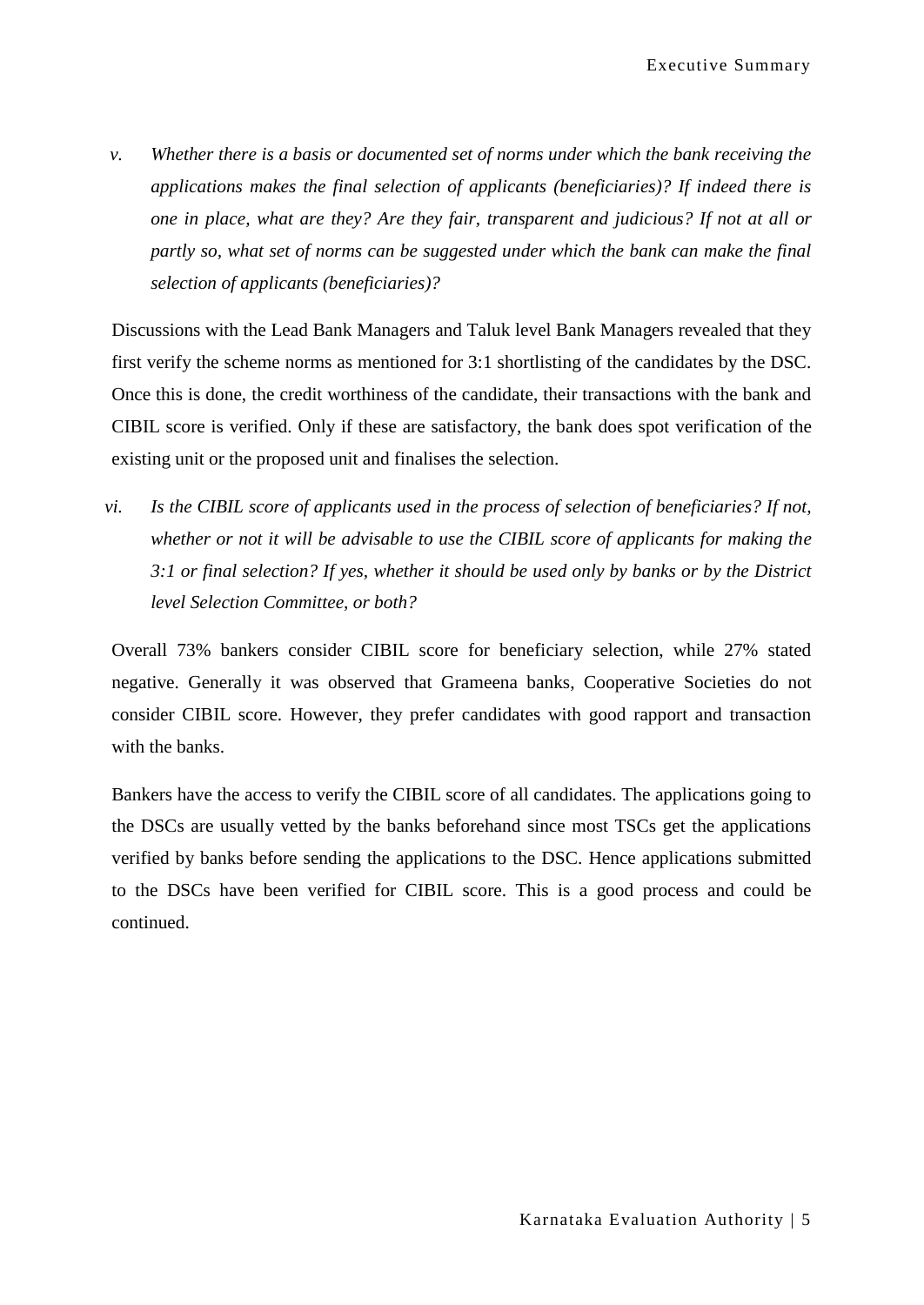*vii. What has been the loan sanction (number) wise and loan sanction (amount) wise share of widows, destitute and disabled women in each of the financial years of the evaluation period? Does this indicate that there was indeed a preference for loans sanctioned to widows, destitute and disabled women as mandated? If not, how can the share be increased?*

Overall, about 7% of the beneficiaries belong to preferred categories of beneficiaries. This percentage is very similar to the study findings, where 6% respondents belong to such category. There is much scope to enhance the number of applicants under these categories, by better publicity which will help reach out to such people.

#### **Regarding process preceding getting loans**

- *viii. What has been the mean and median time taken by each district from the date on which the loan application is received to the date on which applications are sent to the District level Selection Committee, and from there to the date on which the meetings of the selection ends, and further from there to the date on which banks receive the 3:1 applications and actually sanction the loan? Can the process be improved for faster and better results? What could they be?*
	- a) *Receipt of loan applications and sending it to District level selection committee:* Overall mean is 47 days and median is 30 days. Uttara Kannada mean is 24 and median is 30 days, while Yadgir mean is 150 and median is 180 days.
	- b) *Number of days taken by District level selection committee to complete the meetings after receiving the loan applications:* Overall mean is 30 days and median is 25 days. Uttara Kannada mean is 14 and median is 15 days, while Bangalore urban and Belgaum mean is 51 and median is 60 days.
	- c) *Number of days taken by District level selection committee to send 3:1 applications to banks after meeting ends:* Overall mean is 18 days and median is 15 days. Uttara Kannada mean is 8 and median is 5 days, while Kodagu mean and median are 30 days.
	- d) *After receiving 3:1 applications how many days bank takes to finalize beneficiaries and sanction loan:* Overall mean is 43 days and median is 30 days. Uttara Kannada mean is 19 and median is 20 days, while Mysore mean is 86 and median is 90 days.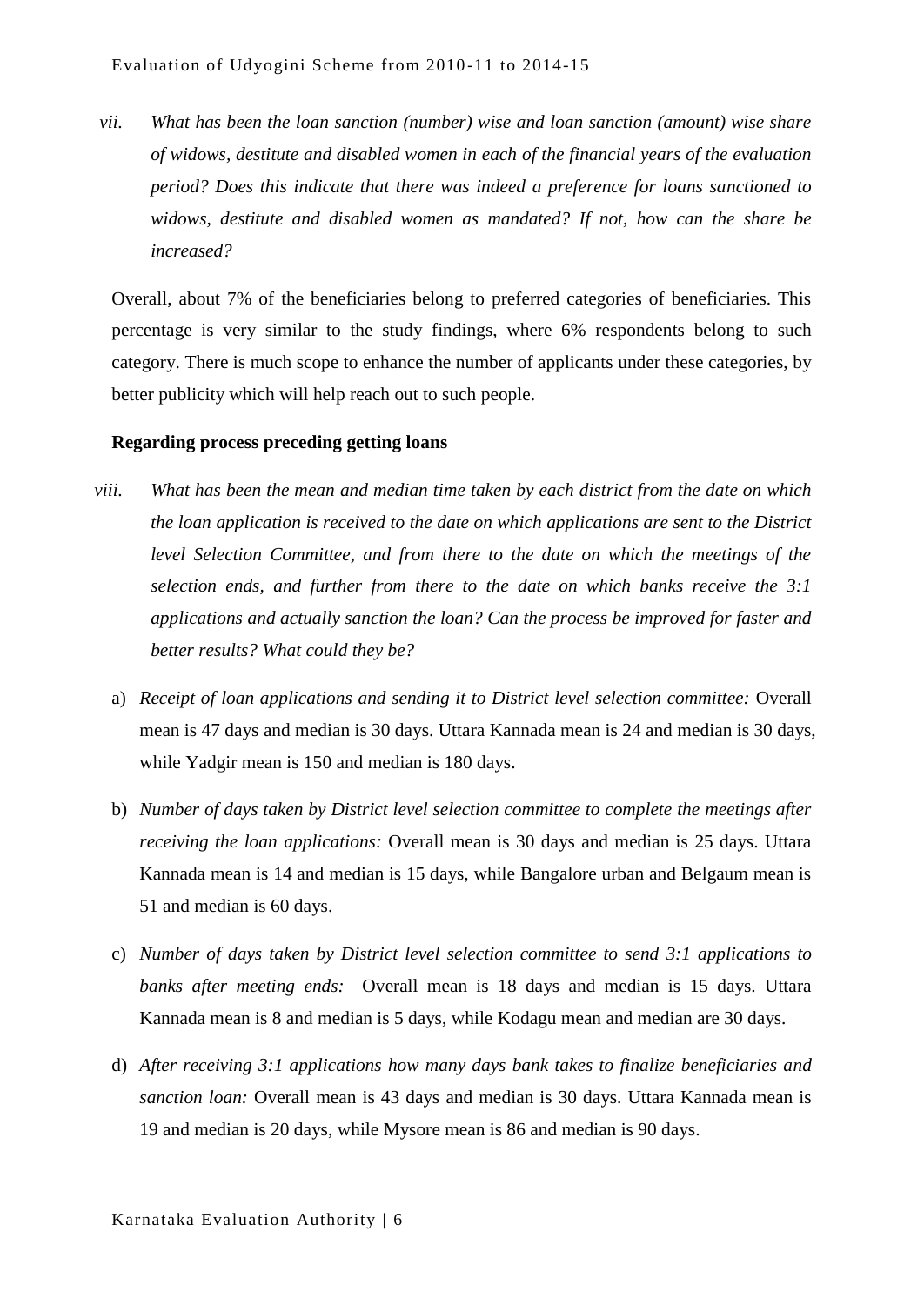This indicates that the mean and median time taken for the various steps in each district are varying considerably and this was affected by several factors such as availability of selection committee members, availability of staff to process the files, timely processing by bankers etc.

# *ix. What are the Skill development training been imparted to beneficiaries? Have these trainings been helpful?*

Skill development training are not imparted to beneficiaries under this scheme. However, a 3-day mandatory entrepreneurship development programme (EDP) are conducted for beneficiaries. About 69% beneficiaries interviewed have attended the EDP, while 29% did not participate. It was found that 89% of those who did not attend the EDP were not aware of the programme, while 6% were not interested, and the remaining gave other reasons. Nearly 88% expressed that the training was useful, 6% felt it was not useful and 3% were not clear about the usefulness. Among those who felt training was useful, 65% expressed that EDP was useful to some extent, 26% felt it was useful to a considerable extent and 8% felt it was useful to a less extent.

*x. What is the percentage of number of beneficiaries in whose case the banks demanded collateral security? (District wise year wise figures may be provided). Is it proper or necessary that collateral security be insisted by banks in this social scheme partly subsidized?*

Despite the fact that the scheme specifies that collateral security is not required for Udyogini loan, nearly 16% respondents had given collateral security. However, in some cases it was found that the documents insisted (LIC bond, guarantor signature) do not strictly qualify as collateral security. This was especially true in case of beneficiaries who had received a loan of above R. 50,000. District-wise figures are discussed under 10.2.2 sl.no. 11

### **After the Loan**

*xi. Whether the beneficiaries have undertaken the business activity sanctioned by the bank after availing the benefit? If so, have they continued with the activity? If not, what are the causes for the deviations?*

Among the total 1091 respondents interviewed, 85 have not received any loan amount; hence the question of utilisation does not arise for these respondents. Therefore, out of the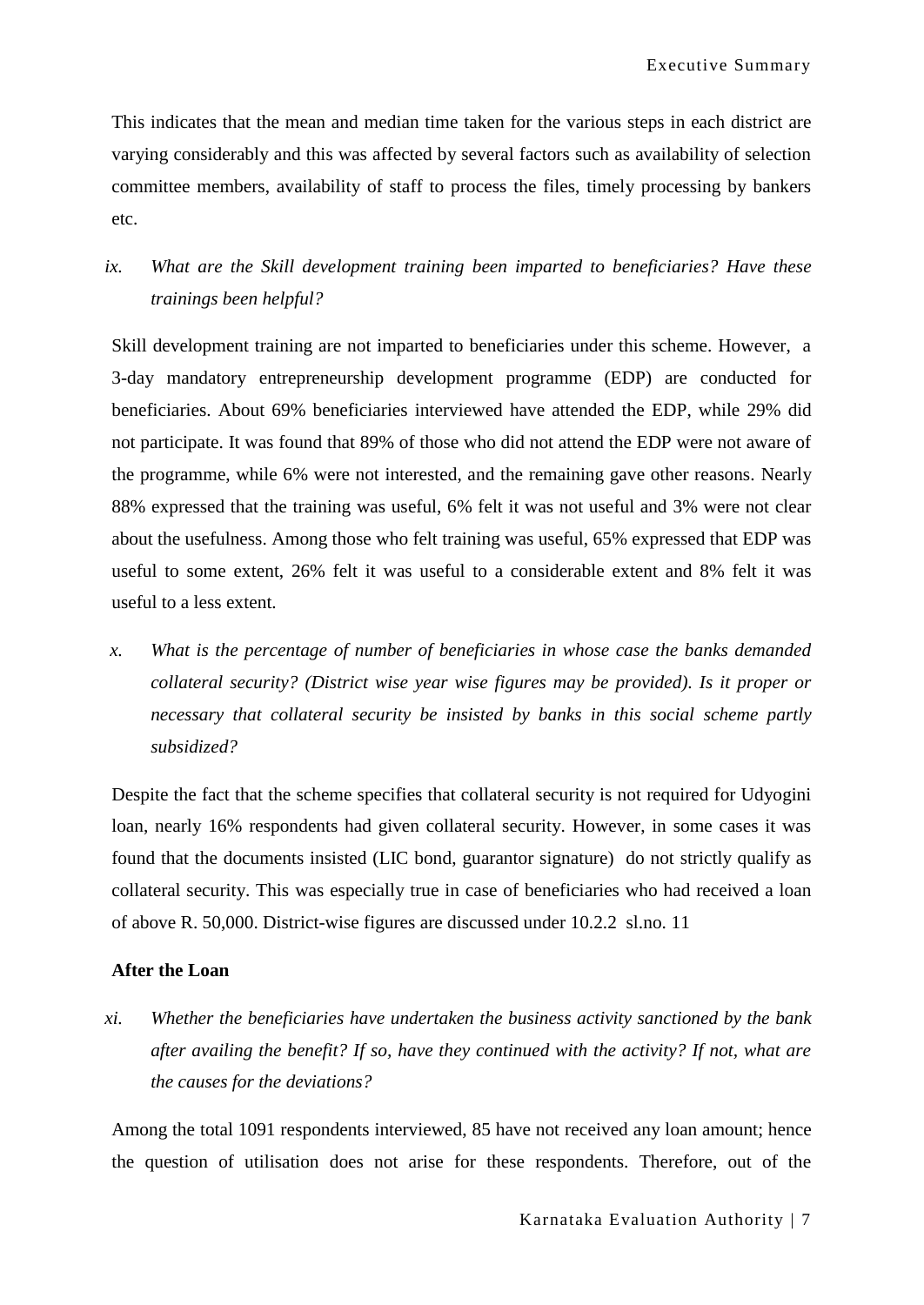remaining 1006 respondents, 47% have utilised the loan for improving/ expanding existing business, 49% have utilised it for starting new business and 4% have not utilised loan amount for the sanctioned purpose. Overall, 86% beneficiaries are continuing the business, while 14% are not. Reasons for deviations include genuine financial difficulties, wilful deviation, loss in business etc.

*xii. Whether Udyogini scheme has improved the economic and social conditions of beneficiaries? If yes, to what extent? Outstanding (both success and failures) and interesting cases may please be documented as case studies? (Consultant Evaluation Organization doing the study may create indicators for measuring this on perception of the members and then report on its basis comparing status prevailing during 2009- 10). If the answer to this question is in the negative from the data collected, what have been the causes of failure in realization of the primary objective of the scheme?*

It may be inferred that 96% of the respondents stated there has been an improvement in economic condition as a result of the entrepreneurship activity. Overall 46% mentioned that the improvement in economic condition was considerable, 48% to some extent and 6% stated it was to a less extent. Overall it may be inferred that majority of the respondents expressed considerable improvement in access to credit (64%), habit of savings (58%), involvement in decision making in household and financial matters (42%) and individual income for personal use (50%). All of these are important indicators of economic empowerment.

It can be derived from the above that 91% stated that there was an improvement in social condition as a result of the entrepreneurship activity, 5% were not sure, 3% did not perceive any change. Overall, 45% expressed considerable improvement in social condition, 53% to some extent and 2% to less extent. Overall it may be inferred that majority of the respondents expressed considerable improvement in self-confidence (68%), mobility (46%), recognition in family/ community (44%) and interaction with outsiders and communication skills (48%). All of these are important indicators of social empowerment.

Case studies have been documented in section 10.4 of the report.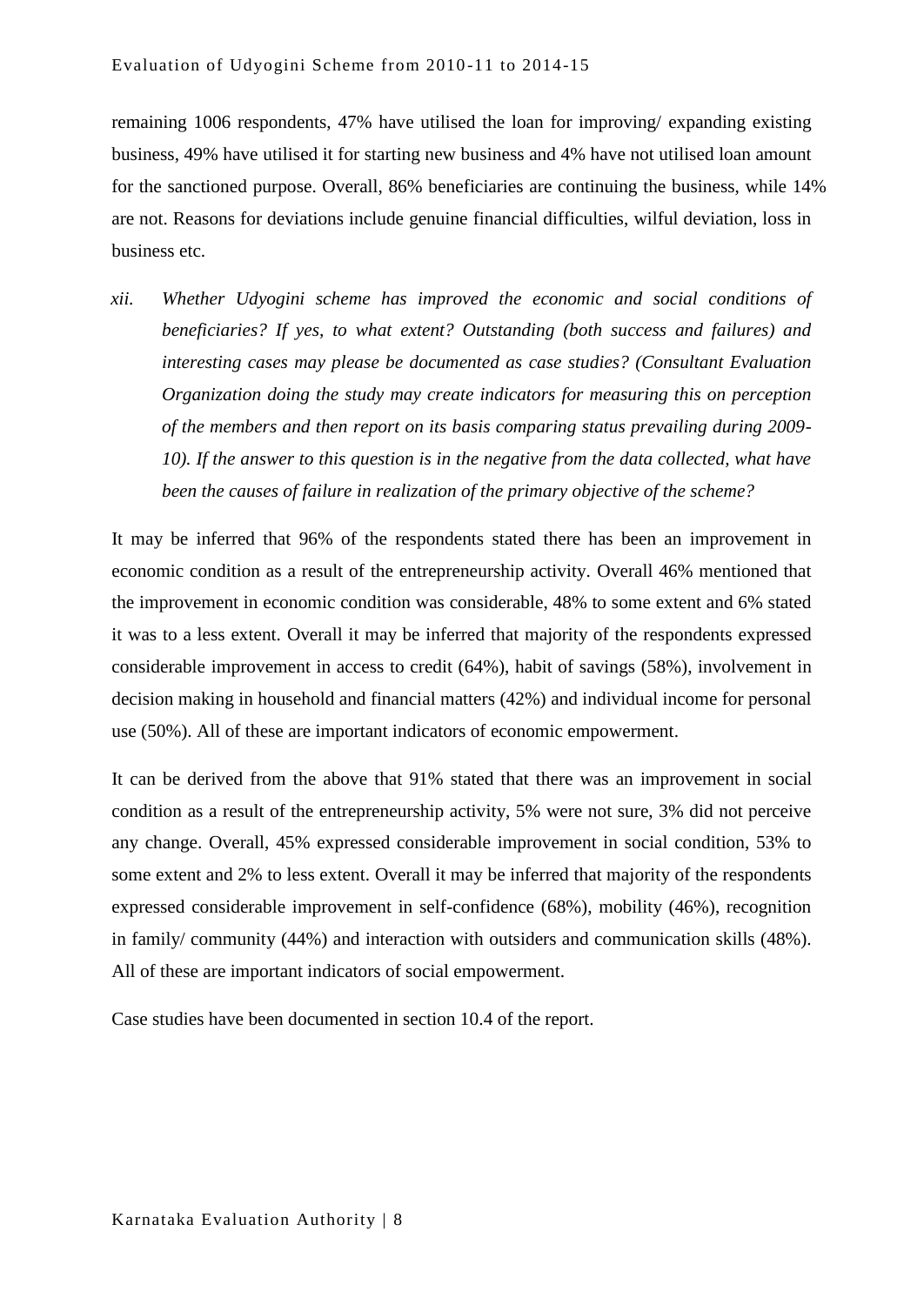*xiii. In what percentage of all units established under this scheme (information will be needed district wise and year wise) have plaques stating "Unit Financed By Karnataka State Women Development Corporation" displayed? What were the main reasons for non- conformity with this requirement?*

The study revealed that 86% beneficiaries had not displayed a plaque, while 14% had displayed a plaque acknowledging support from KSWDC. The most common reason for not displaying the plaque is lack of awareness of the mandate in the guidelines to display the board.

*xiv. What is the performance of repayment of loans with regards to timely repayment of instalments and clearing the loan (irrespective of the time taken to do so) completely? What are the reasons for cases of non- payment? What measures can be suggested to improve the timeliness of instalments and clearance of loans (other than waiver)?*

The study brought out the fact that 51% had repaid and close the loan in time, 32% had ongoing loans, 9% had not repaid in time/ were defaulters, while 8% had not received any loan amount. The reasons for overdue or defaulting loans included genuine financial difficulties (59%), wilful deviation (24%) and other reasons such as drought, death of cattle, domestic issues, health issues etc. Suggestions for timely repayment include regular followup by DWCD ground staff, lower bank interest, stringent action for non-repayment, support for marketing products, proper training to beneficiaries, avoid political interference etc.

*xv. Please document 3-4 outstanding examples of success under the scheme which is worthy of emulation and being flagged as case studies. Similarly, are there some examples of failure that result in learning for future?*

Case studies have been documented in section 10.4 of the report.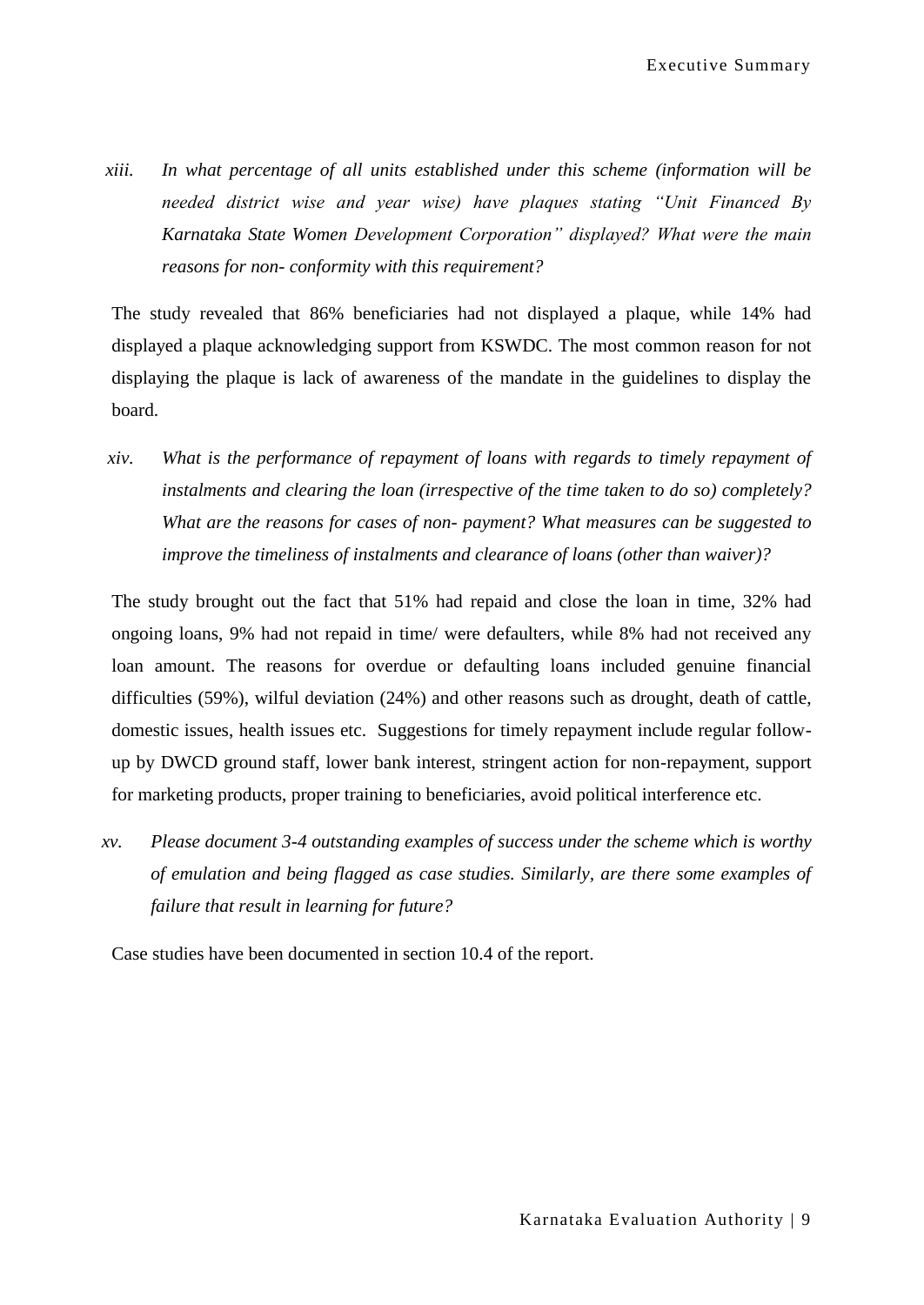*xvi. Should the scheme be continued? If yes, with what modifications/ recommendations? If no, why so?*

A vast majority, i.e. 95% affirmed that the scheme should continue, 2% stated negative, 3% were not sure. The scheme could be continued with some changes in the guidelines and procedures. Majority of the respondents stated that the loan amount and subsidy amount has to be enhanced. Some of them also expressed the banks need to reduce rate of interest, make it interest free, ensure fairer and faster selection of beneficiaries and better guidance from KSWDC/ banks. Suggestions for modifications are discussed in the chapter on recommendation.

## *xvii. Is the current loan amount adequate? Is there a need to increase the maximum loan amount?*

As per the Government order Ma. Ma. E./78/ WCD/2016, Bangalore dated 6/7/2016, there is a difference in subsidy for various category of women, for instance, for SC/ST it is Rs. 50,000 or 50% of loan amount whichever is lesser, Rs. 7500 or 20% whichever is lesser for general and minority category and Rs. 10,000 or 30% for widows, destitute and disabled women. Evaluate the advantages and disadvantages of this and recommend suitable subsidy for each category of women.

The study findings reveal a mixed response, where 49% stated that the loan amount is adequate and 45% affirmed that it was inadequate. Overall it may be inferred that 85% suggested to enhance the maximum loan amount to above Rs. 1,00,000 upto Rs. 2,00,000, 10% said it could be made Rs.  $2,00,000 - 3,00,000/4$  and 5% expressed it could be above Rs. 3,00,000/-

Overall, about 62% opined that the subsidy was inadequate, 18% stated it was adequate, 16% did not respond and 4% were not sure of the response. The overall picture reveals that 52% respondents prefer the subsidy to be 40-60%, while 43% prefer it to be 20-40% of the sanctioned loan amount.

A vast majority of the respondents, i.e. 68% stated that differential subsidy based on caste category should not be continued and it must an equal subsidy for all since women empowerment has to be addressed on an equitable platform. Women across all locations specifically mentioned that subsidy must be equal for all women, however, some additional amount maybe given to destitute, physically challenged and widows.

Karnataka Evaluation Authority | 10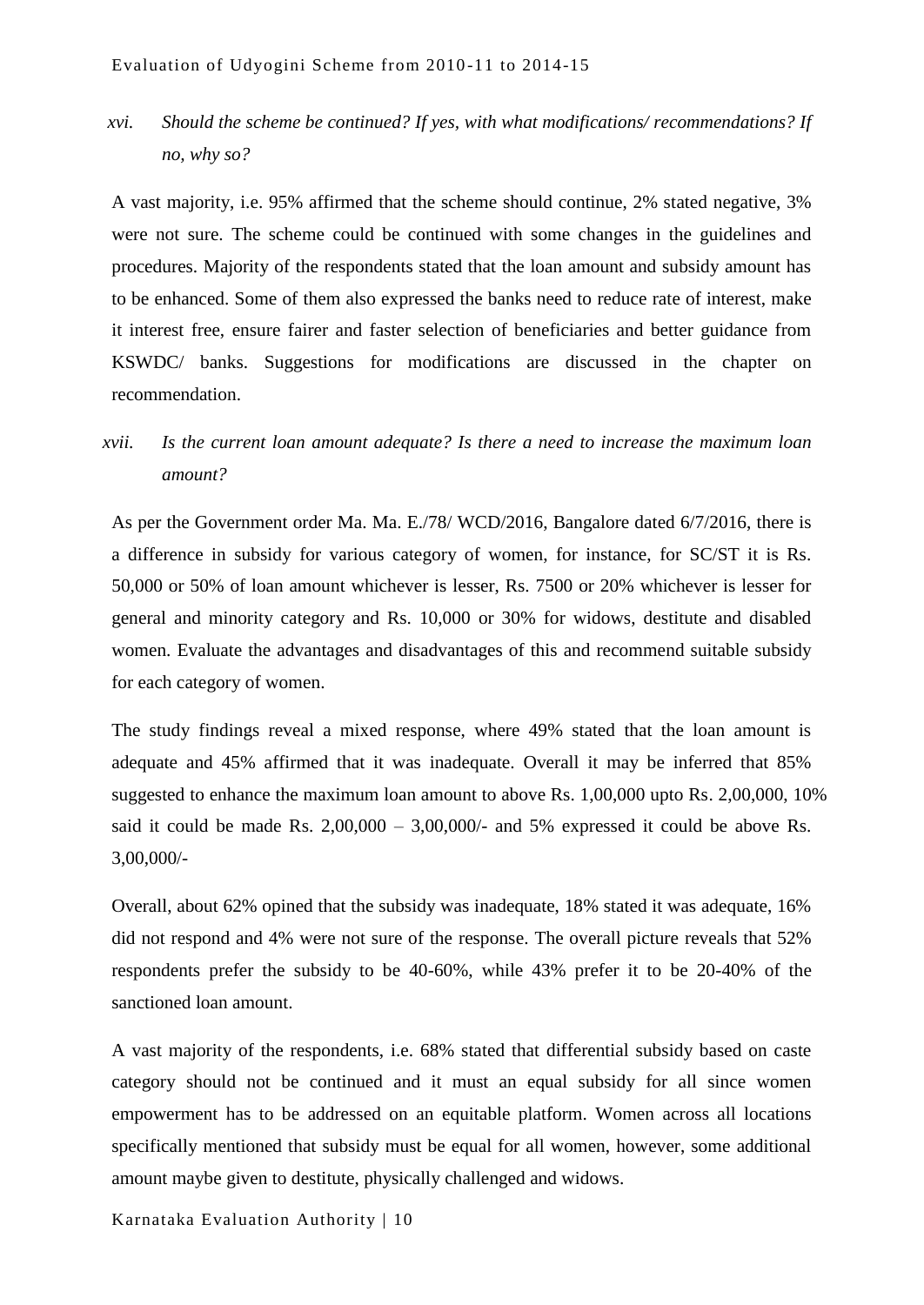#### *xviii. Is the full sanctioned loan amount being released from the banks?*

Among the total 1091 beneficiaries interviewed, 864 (79%) stated that they had received the loan amount in full, while 227 (21%) stated that they received not received the amount in full (partial or full amount not received). The study found that among those who did not receive the full amount, 46% mentioned that subsidy amount had been withheld, 17% stated that a random amount ranging 25-50% of the sanctioned amount had been deducted towards bank charges, middleman charges, insurance etc., while 37% stated that they had not received any loan amount.

#### *xix. Have the bank accounts of the beneficiaries been linked to Aadhar card?*

It was found that 83% of the banks had linked the accounts of beneficiaries to Aadhar card, while 14% had not and 3% mentioned they were not sure.

*xx. Are the Entrepreneurship Development Programmes (EDP) useful? Is there a need for changes in the training syllabus?*

The usefulness of the EDP has been discussed under serial no. 9 in this table. Overall, just 7% expressed the need for change in syllabus, 6% could not recall the syllabus to make any comments and 85% opined that changes are not required. Other than a session schedule, detailed modules were not available in most institutes. Hence, in-depth analysis of training content could not be taken up. It is evident that a revamp in the overall content with more focus on practical sessions in keeping with the profile of participants and standardisation is required in the training content.

When queried about the need for skill training irrespective of whether the respondents require skill training, 73% mentioned they do not require training, 22% stated they need skill training, while 4% were not sure. Among those who expressed the need for further training, majority of them stated they require training in topics such as animal husbandry, advanced tailoring, machine embroidery, computer training, business development etc.

### *xxi. Is follow-up of beneficiaries being done?*

The study showed that there was no follow-up in 62% cases, while 38% claimed there was some form of follow-up.